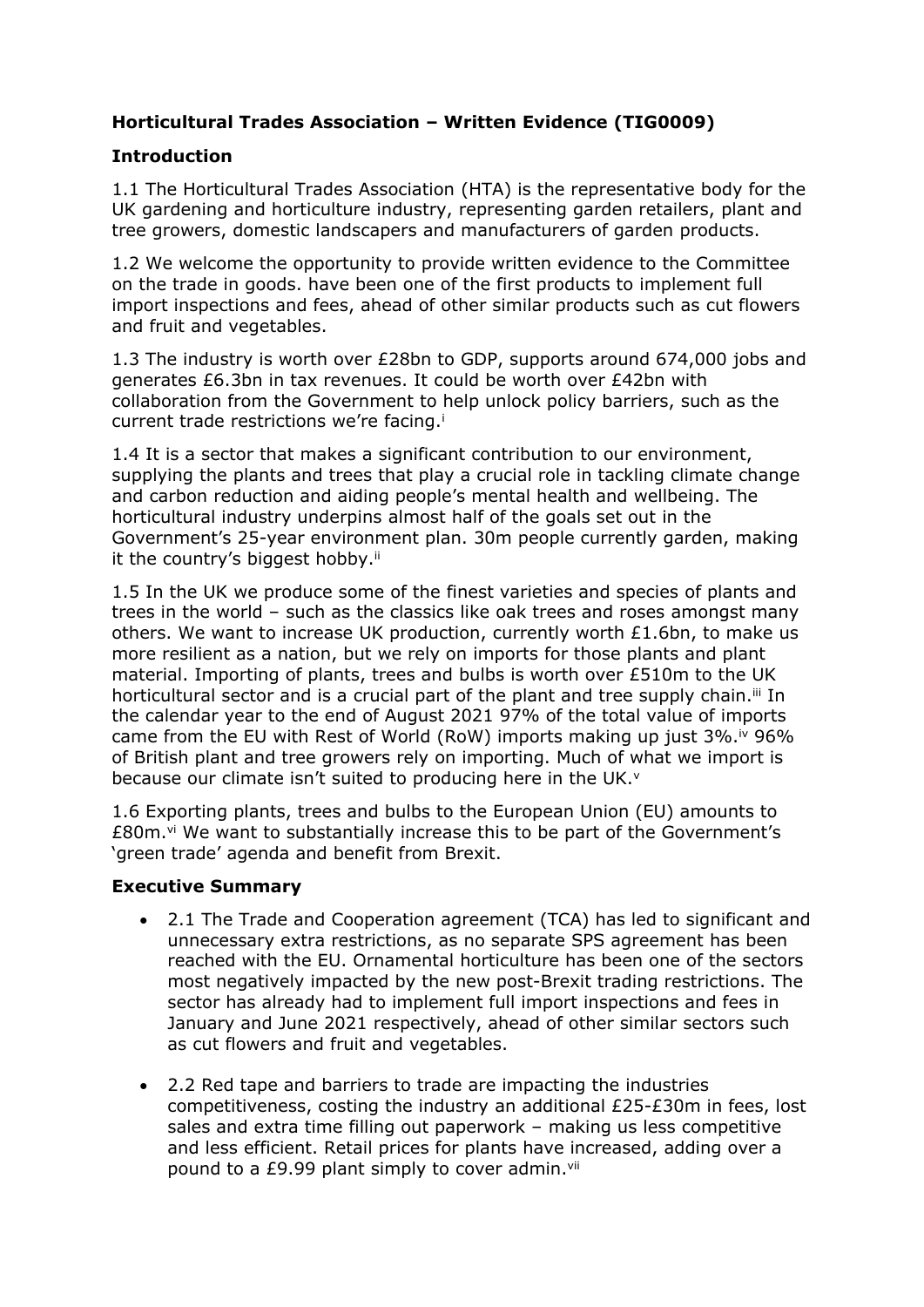- 2.3 Since the introduction of the new trading relationship with the EU it now takes 60 steps to import a plant into Great Britain, when previously it was 27, due to additional red tape and bureaucracy.<sup>viii</sup>
- 2.4 Exports have also been significantly restricted since  $1<sup>st</sup>$  January 2021, with the value of exports to the EU down 36% to the end of August 2021<sup>ix</sup> – including all British oaks, honeysuckle and apple trees being banned from exporting to the continent. Small businesses are feeling the impact, with many being forced to shelve their export expansion plans because of the prohibitive costs resulting from increased inspections and freight charges.
- 2.5 The IT systems that are currently being used to enable this system are outdated and not fit for purpose. A new system has been promised by Government but has already been delayed three times, and it's unlikely that this system will be flexible enough to comply with future changes and the sectors predicted expansion.
- 2.6 We have welcomed the Government's decision to delay the introduction of Border Control Points (BCPs). We remain concerned that not all BCPs will be operational within the new timeline and significant questions remain around the fees that will be charged, the liability of goods which are damaged and their capacity to handle the number of plants and trees that are imported into this country.
- 2.7 There are a number of immediate actions the Government could take forward to alleviate these pressures on the sector, including introducing a trusted trader scheme and urgently reviewing fees. In the longer term the UK Government should seek to establish a Plant Health Agreement with the EU based on mutual recognition of each other's plant health regimes.
- 2.8 The sector is also under significant pressure due to shortages in seasonal workers. The industry is doing all it can to recruit more seasonal workers domestically, but this is a long term challenge. To relieve the pressure on the industry in the short term we are calling on the Government to include ornamental horticulture in the existing Seasonal Workers Scheme.

#### **1. What have been the overall consequences to date of the implementation of the Trade and Cooperation Agreement and the end of the transition period for GB-EU trade in goods, in the UK's first year outside the Single Market and Customs Union?**

3.1 The TCA has contained a number of clauses relating to Sanitary and Phytosanitary (SPS) measures which have placed unnecessary restrictions on the trade in plants, trees and seeds.

3.2 Chapter 3 of the TCA includes aims to protect plant health, requires that the exporting Party's products meet the SPS requirements of the importing Party and that the Party's may impose charges or recover costs only where specific services are rendered, while ensuring that these measures are proportionate to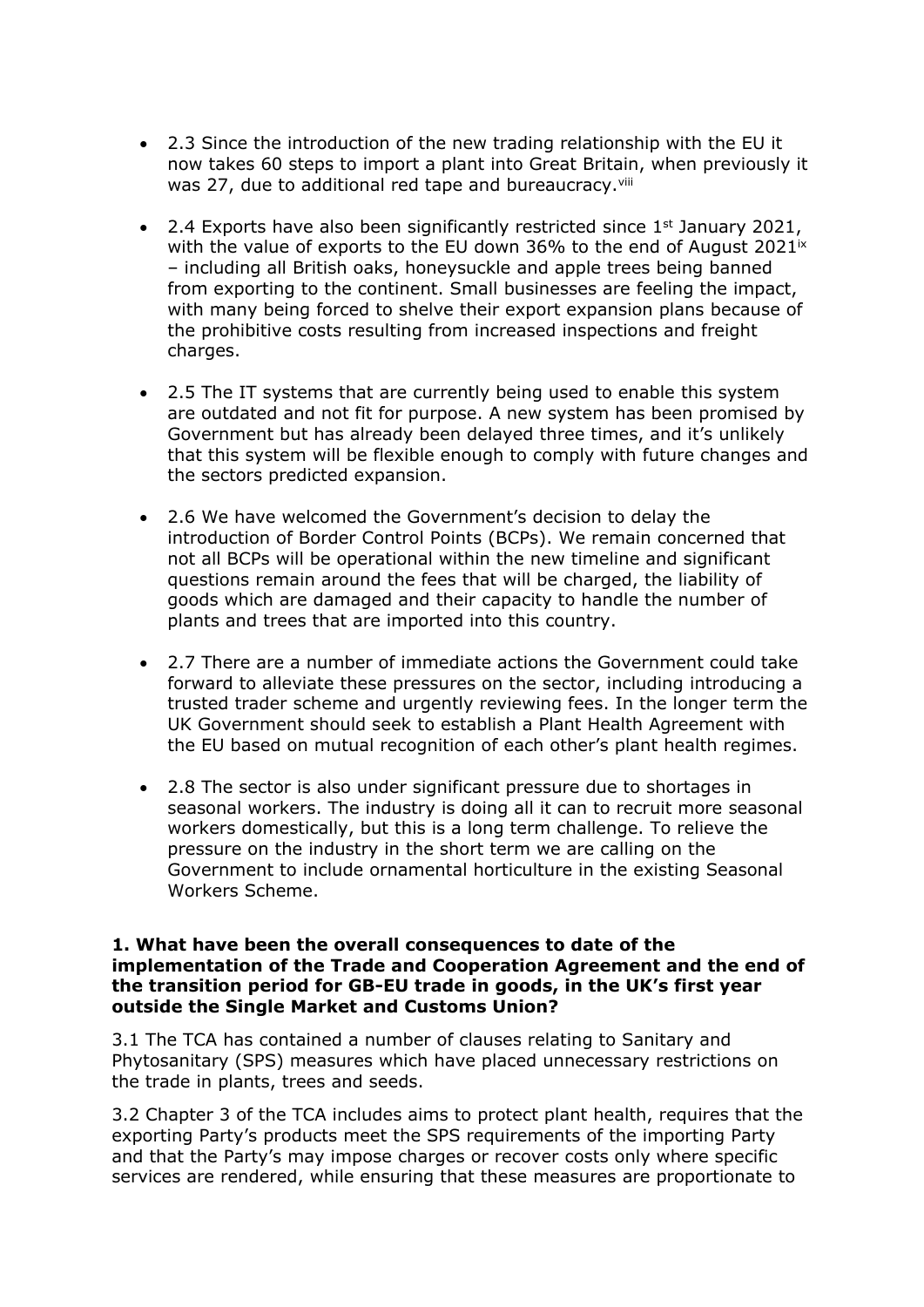the risks identified and not more trade restrictive than necessary to achieve the importing Party's appropriate level of protection.<sup>x</sup>

3.3 The HTA believe that, in the absence of an agreement with the EU for plant health, the restrictions and prohibitions placed by the EU on export of plants and plant products from GB are disproportionate and not technically justified under World Trade Organisation (WTO) rules as the EU have not carried out their due diligence on the level of risk posed. The UK have exempted the EU from the prohibitions for the same plants and plant products, and action that was not reciprocated.

3.4 Under the TCA the Government have introduced a new trading system for the importing of plants, trees and seeds. Last year, when the Border Operating Model was first published, plants were placed under the same category as weapons of mass destruction, torture equipment, explosives and arms, when they were included in the list of controlled goods by the UK Government for inspections by the 1 January 2021. Although the classification was removed following representations by the HTA, the disproportionate requirements for prenotification and import inspections remain, and have been introduced well ahead of the same requirements for other similar products such as cut flowers and fruit and veg.

3.5 It is worth noting that the importation of plant material, from both the EU and outside of the EU, underpins the UK production industry. While there is significant ambition to increase production of plants in Great Britain, the industry will be reliant on the raw materials being imported to fulfil that ambition.

3.6 The extra layers of paperwork and red tape that have been introduced have been significant. To buy and sell plants from the EU into Great Britain it now takes a business 60 steps to get that plant across the border, when previously it was 27. These include such steps as a UK customer placing an order, generation of customs paperwork, entering transport details, arranging plant health inspections, making pre-notifications, lodging shipping information, filing plant health certificates, loading lorries, entering vehicle movement records onto Government systems and unloading the lorry for inspection when it gets to the UK.<sup>xi</sup> We believe this doesn't add commensurate extra biosecurity to the system.

3.7 In advance of BCPs becoming operational the horticultural sector has had to register as Places of Destination (PODs). Inspections for plants and trees were introduced in January 2021 and take place at PODs. Fees for these inspections were suspended for EU imports for the first 6 months of 2021 and were introduced in June 2021. Businesses have felt the effects of those inspections operationally and the costs involved.

3.8 The industry has also had to introduce the Procedure for Electronic Application for Certificates from the Horticultural Marketing Inspectorate (PEACH) IT system for pre-notification of imports from the EU, which added extra costs and administrative burdens on businesses, particularly smaller businesses. The PEACH system is an aging system but was only used for importing plants and produce from the RoW and was done by a small number of businesses. However, 96% of British growers import, the vast majority comes from the EU, which means that those businesses now have to implement and use PEACH.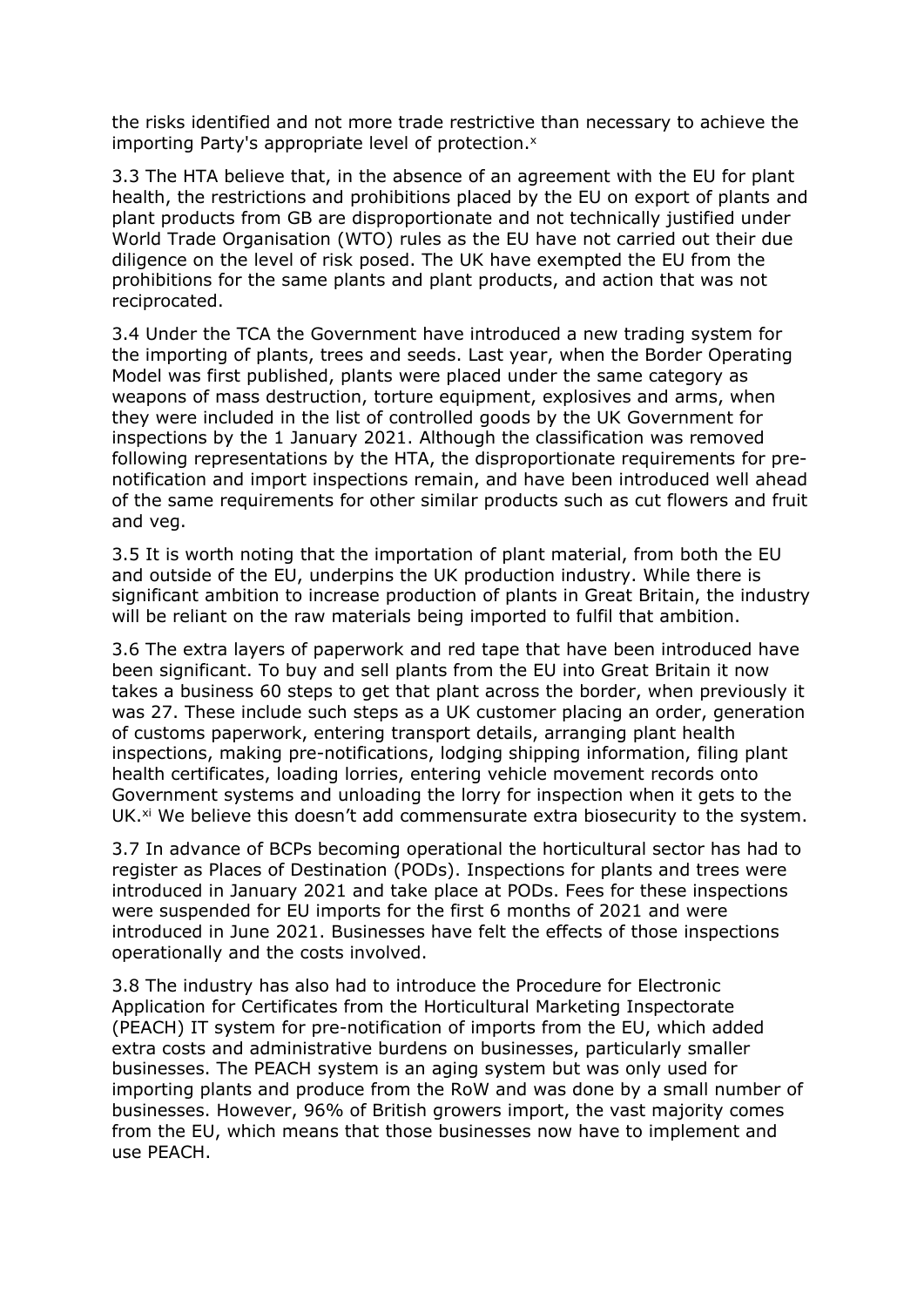3.9 In the calendar year to end August 2021, 97% of import value came from the EU with just 3% coming from RoW. Of those EU imports, majority of the value imported came from the Netherlands (70%). Other countries included Belgium (9% of import value), Germany (7% of import value), Italy (5% of import value). Other countries such as Denmark, Ireland, France and Portugal made up around 2% of the value imported.<sup>xii</sup>

3.10 This has added significant costs and administrative burdens to businesses, particularly around people time. In some cases, businesses have had to create extra positions to deal with the administration, while others have had to repurpose staff. This is making the industry less competitive and less efficient.

3.11 Import inspections alone are estimated to cost members £3.8m annually and labour costs would amount to  $£3.15$ million annually. The total of these two elements alone total £6.95 million to HTA members over a full year. $x^{iii}$ 

3.12 The Import of products, animals, food and feed system (IPAFFS) IT system, which is being built by the Government, is being designed to replace the outdated PEACH system. However, the introduction of IPAFFS has already been delayed three times already following representation by the HTA as it is not yet fit for purpose for use by the industry. It was initially due to be introduced in January 2021. These delays cause significant uncertainty for our industry.

3.13 The HTA believes that the current level of red tape and bureaucracy is not necessary to meet the UK's preferred level of SPS standards, and the technology that is being developed will not keep pace with future requirements for plant imports and exports, thereby curtailing the ability of the industry to grow.

### **a. What have been the key challenges of existing border controls for GB-EU trade in goods so far? To what extent have these challenges improved or worsened over the course of 2021, and how might they be mitigated further?**

4.1 The result of the new SPS measures introduced under the TCA have added a cost to the trade in plants of between £25m-£30m with small businesses bearing the brunt. HTA research has shown that 78% of businesses claim a negative impact due to excessive import restrictions imposed by the UK Government after Brexit. The new trading arrangements are limiting product ranges and hitting customers' pockets, adding over a pound to a £9.99 plant simply to cover admin.xiv

4.2 The situation is expected to get worse too with members reporting to the HTA that their Dutch suppliers, the world's leading horticultural nation, are privately informing them that they are considering withdrawing from the UK market as they can no longer continue to trade in such restrictive circumstances.

4.3 The recent report by Oxford Economics/Foresight Factory illustrates that without Government collaboration on resolving the issues around importing and exporting, as well as other areas such as seasonal labour shortages, the UK plant production sector could contract by almost £100m by 2030. This not only means a total potential loss of £900m to the UK economy by 2030 but also a significant reduction in our nation's capacity to produce the plants and trees needed to tackle climate change.xv

4.4 We believe that the current situation can be mitigated by: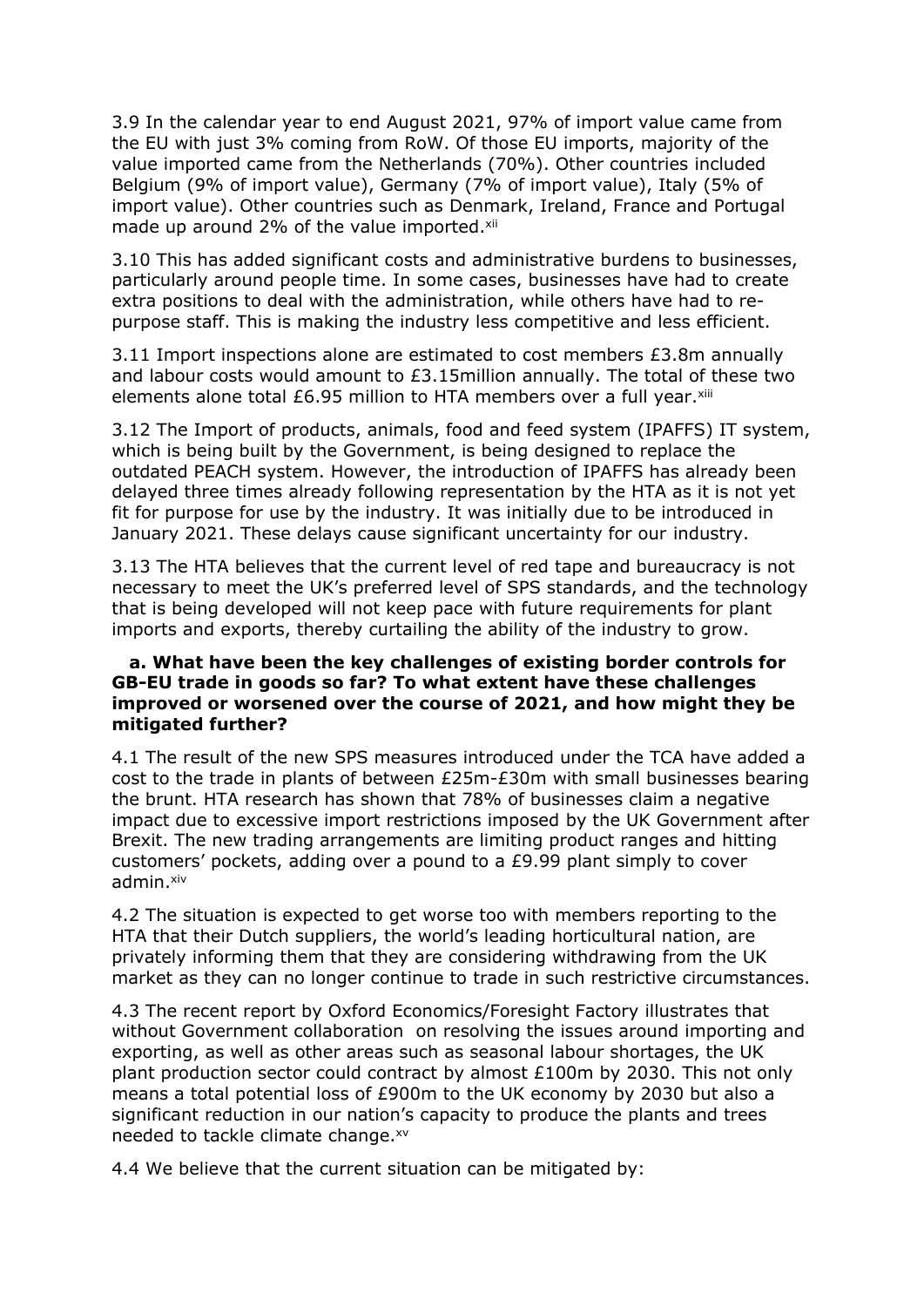- 1. In the short-term, the Government should
	- 1. Pass urgent interim measures to reduce the level of inspection fees imposed on businesses, to enable trade in 2022.
	- 2. Conduct a subsequent review on the methodology used to determine inspection fees it has imposed.
	- 3. Review and revise the broad-brush 'high-priority' plants list including the methodologies and evidence used to determine the list.
	- 4. Devise and implement a 'trusted trader' scheme for businesses, which allows reduced certification requirements, lower fees and rewards for those with the highest regulatory standards.
	- 5. Introduce a more targeted approach to those who need advice, with enhanced, intelligence-led enforcement for the tiniest minority who don't follow the rules.
- 2. In the medium and longer-term, focus on a plant health agreement with the EU. We know this will be complex and will take time. Fostering trust and recognition between plant health regimes in order to remove bureaucratic processes is key. An agreement, for example, could negate the need for inspections at point of export. We need to ensure that imports, particularly plants in the early stage of their growth, are recognised as fundamental to British horticulture production. Growing our export market, not only globally, but to the EU is an opportunity we don't want to miss out on. We want to showcase the 'best of British' iconic plants and trees – such as oak, honeysuckle and apple trees, but many are on the prohibited list for export to the EU. An agreement centred around mutual recognition of each other's plant health areas, while allowing for divergence via national measures, would increase low and no risk trade, fulfil the needs of the EU and UK horticultural sectors and boost biosecurity in higher risk areas.

#### **2. Do you agree with the Government's decision to delay further the introduction of certain checks and controls on imports of EU goods into GB? What are the advantages and disadvantages of this decision?**

### **a. In your view, what were the key factors underpinning the decision to delay the introduction of import controls?**

5.1 The HTA welcomes the decision to delay the introduction of checks at the border for plants until 1 July 2022.We believe that it was the right decision by Government as most BCPs were still not, ready to receive goods for checks. Businesses have not had adequate time to plan and there remains many unanswered questions for businesses when trying to forecast the cost and volume of trade for 2022.

5.2 The delay also gives the opportunity for technology and IT system to 'catch up' with the requirements of trade, although initial signs of success in this department are not encouraging. The import prenotification system, IPAFFS is still not released for wider industry testing, with news it will now not be available until end of January 2022, a year after it was due to be introduced. Also, key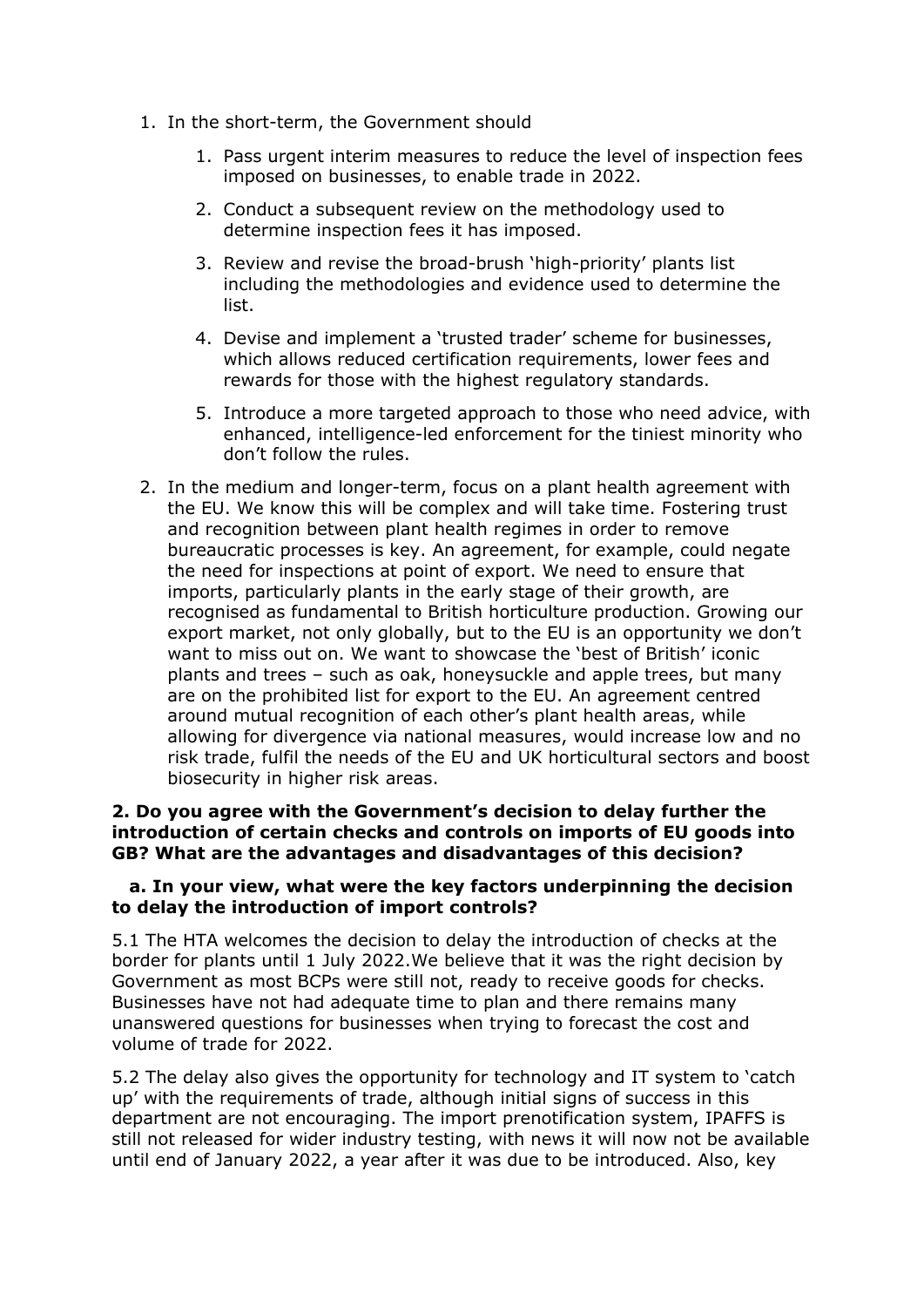modules in that system that are of the highest important to the plant trade are yet to be robustly tested.

5.3 There has been no information released to date of how IT systems have been future proofed to enhance and compliment the Government's 2025 Future Borders strategy. Nor is it clear how IPAFFS interreacts with Customs systems or with the Animal and Plant Health Agencies system for plant health inspections. The Government's actions over the past year have been a series of last-minute changes and tactical solutions. Ornamental horticulture is one of very few sectors to have been working within restrictive conditions and there has been little recognition from government of the immense burden this has placed upon horticultural businesses.

#### **3. What are the implications of continued 'asymmetry' between GB and EU border controls, for example on the competitiveness of GB businesses, on border security, and on customs revenue? Are these asymmetric arrangements sustainable?**

6.1 The HTA believe that, in the absence of an agreement with the EU for plant health, the restrictions and prohibitions placed by the EU on export of plants and plant products from GB are disproportionate and not technically justified under WTO rules as the EU have not carried out their due diligence on the level of risk posed. The UK have exempted the EU from the prohibitions for the same plants and plant products, and action that was not reciprocated by the EU.

6.2 This disparity between the 2 regimes has resulted in asymmetry in the plant trade, restricting the ability of GB to export, while allowing EU-GB trade to continue – albeit in a complex, costly and burdensome manner.

## **a. What, if any, are the legal implications of delaying the introduction of import controls with respect to the UK's international obligations, both under the TCA and as a member of the World Trade Organisation?**

7.1 The HTA is not in a position to answer this question.

#### **b. Have the UK authorities applied existing checks and controls consistently to imports from different EU Member States?**

8.1 The HTA is not in a position to answer this question.

**c. To what extent are businesses, ports, hauliers, the customs intermediary sector and other relevant groups ready for the introduction of full customs controls, and the expiry of other relevant grace periods, from 1 January 2022, and for additional SPS controls from 1 July 2022? Are there any particular challenges or concerns ahead of these deadlines? How do current levels of preparedness compare to previous preparedness for the end of the transition period on 31 December 2020?**

9.1 There are a number of concerns that our members have ahead of the transition to using BCPs in July 2022. Issues around liability for goods which are damaged or rendered useless before, during and after the inspection process need clarification and attention. We have already met the operators of BCPs, but we remain concerned about their preparedness to handle the significant volume of plants and trees that are imported, as well as whether facilities will be available for ensuring that these perishable goods won't be significantly delayed at the border. Plants that need to be temperature controlled, such as house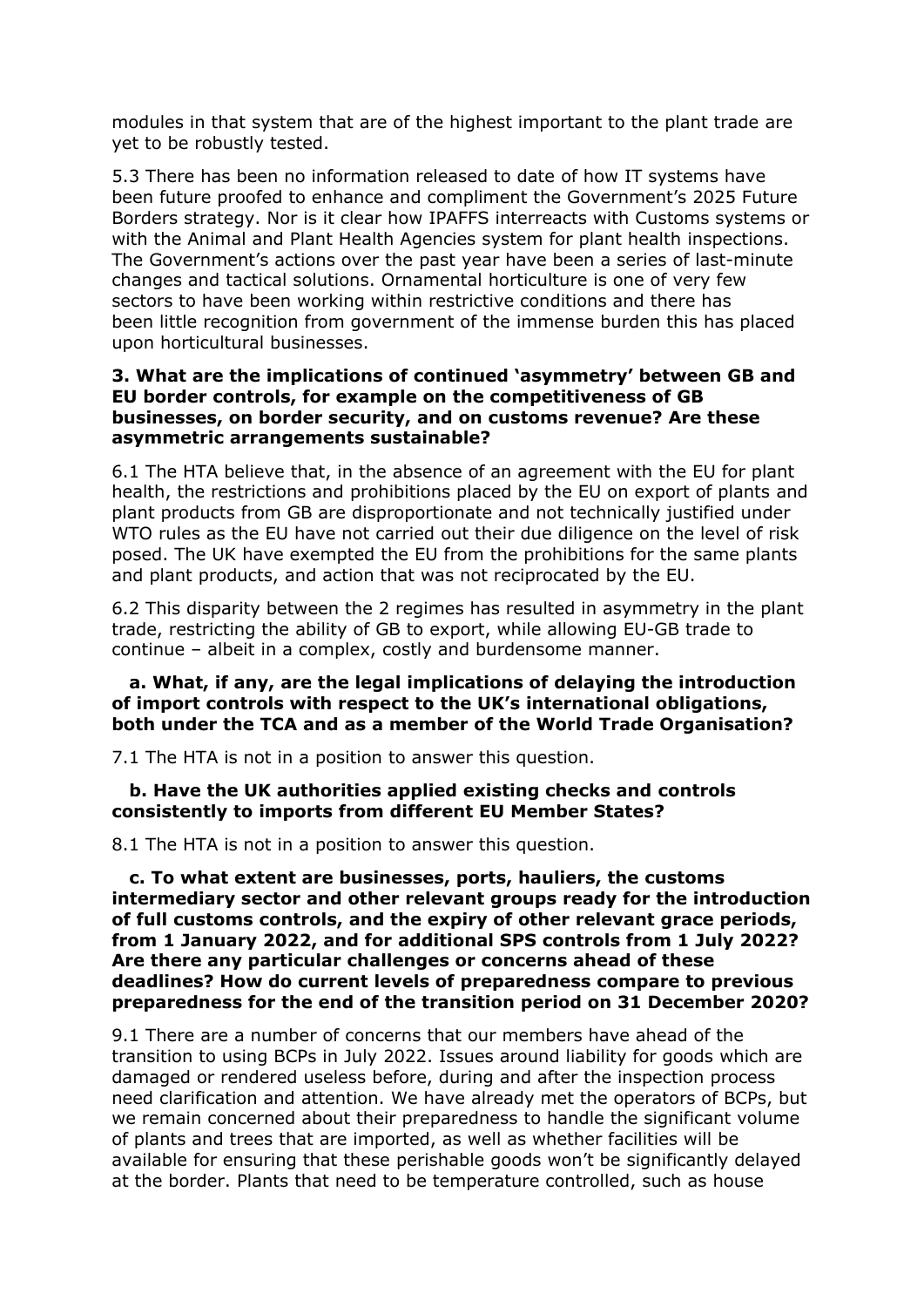plants and tropical plants, also need particular attention during the inspection process and we are yet to gain assurance that they will be treated with the required sensitivity.

9.2 Key to the success of border controls at BCPs is the publication of port fees. Currently our industry is trying to plan expected cost and admin increases for 2022, but without the knowledge of the level and methodology of charging of fees by commercial port operators, who are yet to release these fees, it is impossible to forecast costs. Plants are a product group that attract a very high level of inspections at BCPs, so this sector is likely to be hard hit by port fees. Government could help this process by releasing fees for Government owned and controlled facilities, such as at Sevington BCP, in order to at least start to give clarity.

9.3 In addition, the delay until 1 July 2022 should be used to ensure the correct systems are in place so that importers can access up to the minute real time transit data as consignments cross the border. Particularly important are in transit-systems for hauliers, for example on ferries, so that drivers can see at a glance if their consignment has been selected for a check rather than relying on complex communication chains where there is much room for error and miscommunication.

9.4 The whole issue of preparedness is difficult to ascertain. Without doubt, neither industry nor Government were properly prepared for 1 January 2021. This is borne out by the amount and frequency of interim support measures, last minute changes in policy (e.g. implementing a Place of Destination system for plant health import inspections) and moves in deadline dates.

### **4. Ahead of these changes, what is your assessment of the quality of existing Government communications, guidance, advice, funding and support for traders and ports? If there are any shortcomings, how should these be addressed?**

10.1 We have consistently raised with Government the issues faced by importers of plants and trees with Government. While the engagement has been welcomed and there has been some limited understanding from Government of the position of the industry - such as an ongoing conversation on a review of inspection fees and the delay in the implementation of the IPAFFS IT system - the Government have consistently failed to act with urgency on resolving these issues, despite the HTA having raised them with the Government since June 2020.

### **a. Having made the decision to delay the introduction of certain checks, how should the Government best use this extra time?**

11.1 As set out in our answer to question 1a., in the short term the Government should:

- 1. Pass urgent interim measures to reduce the level of inspection fees imposed on businesses, to enable trade in 2022.
- 2. Conduct a subsequent review on the methodology used to determine inspection fees it has imposed.
- 3. Review and revise the broad-brush 'high-priority' plants list including the methodologies and evidence used to determine the list.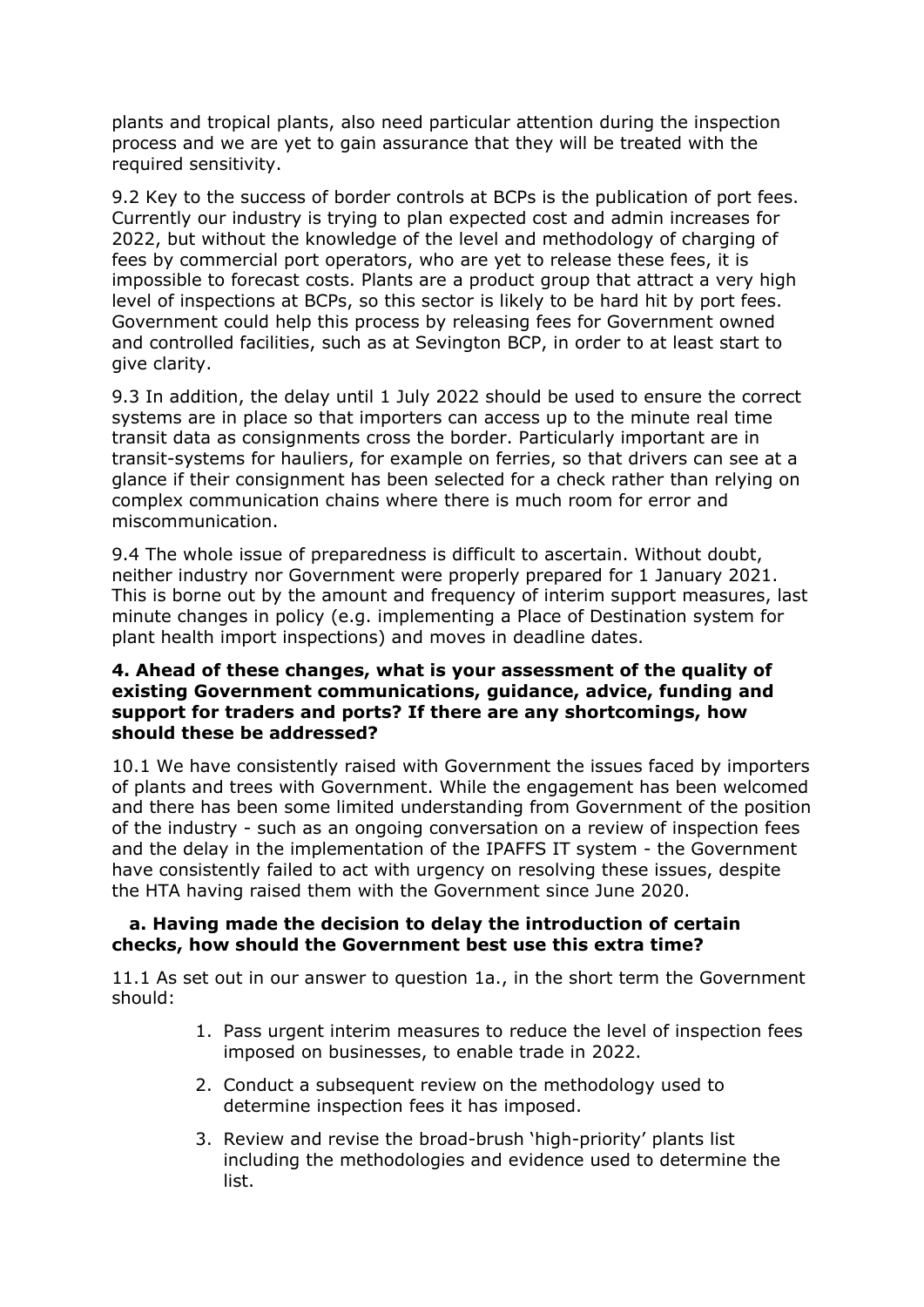- 4. Devise and implement a 'trusted trader' scheme for businesses, which allows reduced certification requirements, lower fees and rewards for those with the highest regulatory standards.
- 5. Introduce a more targeted approach to those who need advice, with enhanced, intelligence-led enforcement for the tiniest minority who don't follow the rules.

### **b. Do you have confidence that the Government's revised timetable for the introduction of checks will be delivered on time?**

12.1 The Government and BCP operators themselves are best placed to answer this question but we hope that the extra time will provide them with the opportunity to make them operational as they were highly unlikely to have been ready by October.

12.2 However, a high level of consternation is felt amongst the horticultural sector. The impression at this moment (October 2021) is that processes, facilities and systems will not be ready in time for 1 July and businesses will face extra burdens in an already anti-business trade climate.

### **5. Is disruption to trade flows or supply chains expected from the implementation of additional checks and controls from January and July 2022? If so, what form might any disruption take, and can it be mitigated by Government action?**

13.1 We are concerned that the introduction of BCPs will place extra pressure on the plant supply 12.4 chain which is already under significant pressure, as set out in our answer to question 3c.

13.2 The horticultural sector has already experienced significant disruption after checks and controls for plants were introduced on 1 January 2021. Supply lines have significantly altered with consolidation of products becoming the norm on the EU side, in order to save costs and ease required certification and prenotification requirements. However, another step change in checks, controls and new systems will only mean further disruption.

### **6. What, if any, is the relationship between the timetable for the introduction of new checks and controls and the current challenges facing supply chains due to labour shortages?**

14.1 The relationship between the issues currently being experienced with the importing of plants and the labour shortages within the industry are linked.

14.2 Seasonal workers make up around one third of the total ornamental horticulture workforce numbers (currently c6,000 full time equivalents). A recent HTA Wages and Benchmarking Survey found that 68% of members reported shortages in labour recruitment, resulting in UK plant and tree growers being short of 1,200 full time equivalents (FTEs) annually.

14.3 We are calling for the Seasonal Workers Pilot (SWP) to continue in the short term and be extended to include the ornamental horticulture sector. Extending the length of time visas are valid – from 6 to 9 months - will help deliver this.

14.4 While the industry is doing all it can to increase the number of domestic labour significant barriers exist, such as access to sufficient numbers of workers in rural areas and barriers for small businesses to automation.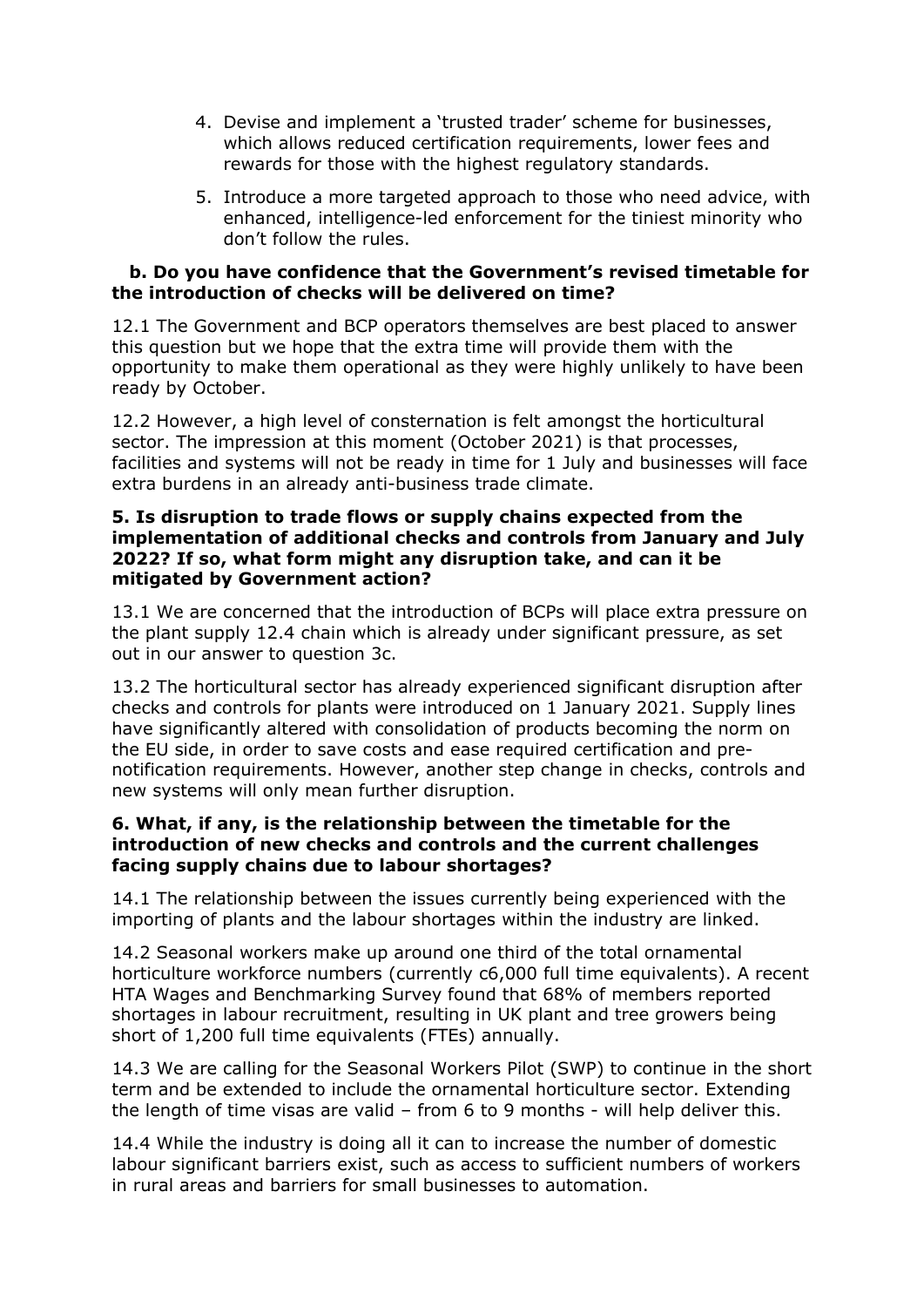14.5 If the Government wants to see our domestic growing industry expand to reduce the number of imports, then it needs to properly support this ambition with a properly thought through plan on how to ensure that the industry has the skills and labour to meet this growth.

#### **7. How would you assess the checks and controls that GB exports to the EU have faced since January 2021, such as Sanitary and Phytosanitary requirements, customs formalities, Rules of Origin, and VAT?**

15.1 Increased costs and restrictions on the UK horticulture industry to export to the EU have led to a marked drop in the value of trade in the first six months of the year, demonstrating a missed opportunity for the sector to grow its contribution to UK 'green trade'.

15.2 Research conducted by the HTA shows that exports of live plants and plant materials from the UK to the EU between January and June this year were valued at £9.7m, compared with £16m in the same period of 2019 – a decrease of 39%. Rest of the world sales have remained broadly static.

15.3 First-hand experiences of HTA members tell a story of businesses frustrated by problems transporting their plants, combined with the additional costs and complexity of inspections and necessary paperwork. These factors combined mean that it simply isn't viable for many to trade with customers on the continent.

15.4 Millais Nurseries who had previously exported 5-10% of their production had redesigned their website prior to the 1 January 2021 to enable them to capitalise on this export market and grow that area of their business by 20%. However, the disproportionate inspection and freight charges now mean there is no point in attempting to send small orders to Europe because the costs make exports unviable.

15.5 To send even the smallest packet of sunflower seeds to customers in the EU, businesses now have to obtain a phytosanitary certificate to send them abroad. This costs a minimum of £50 to obtain a certificate, plus all the other costs of export, means that a £2 packet of seeds costs over £100 to send.

15.6 As this is not commercially viable, many companies have either stopped exporting small quantities, or send them over in bulk to the EU and then adding a distribution centre into the supply chain to handle getting the product direct to the customer. Although this adds cost to the individual item, it's cheaper than sending it direct from GB.

#### **a. What has been the impact of these checks and controls on British traders and hauliers?**

16.1 Seiont Nurseries, located in North Wales, grow young plants including exports into the EU. In order to maintain their Irish market, they have been forced commercially to send their plants via Harwich on the east coast of England to then go to Rotterdam and from there on to the Republic of Ireland. They do this because there are no transport companies willing or able to take their plants straight to the Republic of Ireland. Previously plants went from their nursery direct to Holyhead port – 15 miles away - then straight into Ireland.

**b. Have these controls on GB exports been applied fairly, proportionately and consistently across EU Member States?**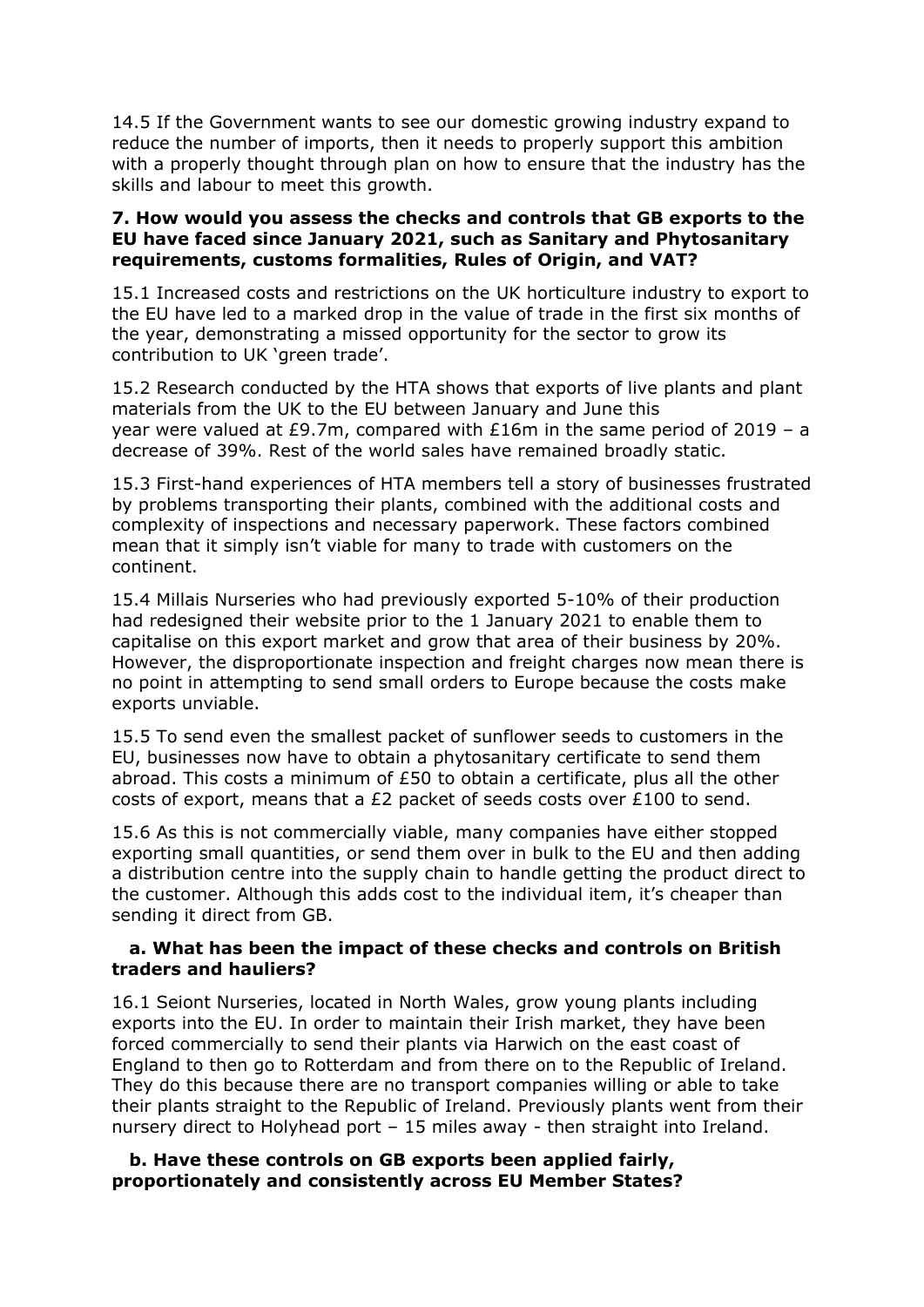17.1 HTA believe that the restrictions and prohibitions placed by the EU on export of from GB are disproportionate and not technically justified under WTO rules as the EU have not carried out their due diligence on the level of risk posed. The UK have exempted the EU from the prohibitions for the same plants and plant products, a that action that was not reciprocated. The list of plant species that are prohibited for export to the EU include oak trees, honeysuckle, apple trees, jasmine, cherry trees and acers (maples).

## **8. Are there any other concerns or issues relating to GB-EU goods trade, either to date or in the future, which you would like to highlight?**

18.1 The HTA has no further comments.

# **Appendix 1**

HTA analysis of the current and previous plant health trading regimes for the import of plants from the EU.

| <b>Step</b><br>No | <b>PROCESS TO EXPORT PLANTS FROM THE a new step post</b><br><b>EU &amp; IMPORT NTO GB, post 1/1/2021</b> | <b>Orange fill indicates</b><br>1/1/2021 |
|-------------------|----------------------------------------------------------------------------------------------------------|------------------------------------------|
| 1                 | <b>Organising products for PC inclusion</b>                                                              |                                          |
| 2                 | <b>Product Information ERP RL right</b>                                                                  |                                          |
| 3                 | <b>Issue UK PP</b>                                                                                       |                                          |
| 4                 | <b>Sticker lay-out</b>                                                                                   |                                          |
| 5                 | <b>Create Price list lines</b>                                                                           |                                          |
| 6                 | <b>Pre-order products</b>                                                                                |                                          |
| 7                 | Create Sales order                                                                                       |                                          |
| 8                 | Source                                                                                                   |                                          |
| 9                 | <b>Planning transport</b>                                                                                |                                          |
| 10                | <b>Set transport</b>                                                                                     | $\mathbf{I}$                             |
| 11                | <b>Receive shipment number</b>                                                                           |                                          |
| $ 12\rangle$      | <b>NPPO application -24h Phyto</b>                                                                       |                                          |
| 13                | <b>Quality inspection (Internal)</b>                                                                     |                                          |
| 14                | <b>Receive products</b>                                                                                  |                                          |
| 15                | <b>Distribution process</b>                                                                              |                                          |
| 16                | Intermediate controls QC (internal)                                                                      |                                          |
| $\bf{17}$         | <b>Report ready</b>                                                                                      |                                          |
| 18                | <b>Refresh of products for PC</b>                                                                        |                                          |
| 19                | <b>Test Invoice</b>                                                                                      |                                          |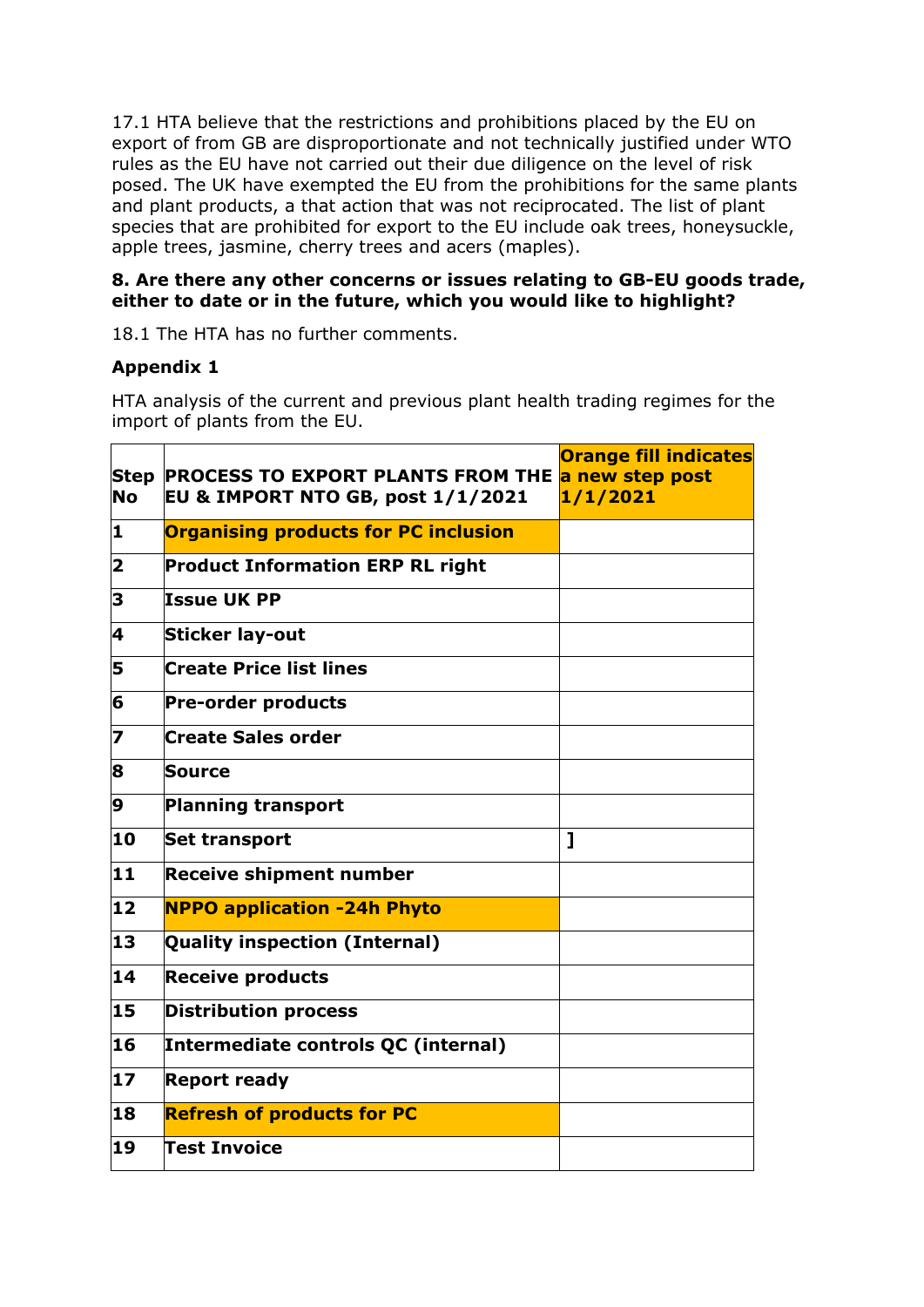| 20 | <b>Control of PC with Invoice</b>                   |  |
|----|-----------------------------------------------------|--|
| 21 | <b>Inspection for PC by NPPO</b>                    |  |
| 22 | <b>Printing PC</b>                                  |  |
| 23 | <b>Scan of PC</b>                                   |  |
| 24 | Invoicing                                           |  |
| 25 | <b>Prepare export document</b>                      |  |
| 26 | <b>Customs control</b>                              |  |
| 27 | <b>Receiving MRN number</b>                         |  |
| 28 | <b>Final Transport planning</b>                     |  |
| 29 | <b>Information port of departure and</b><br>arrival |  |
| 30 | <b>Prepare collective invoice</b>                   |  |
| 31 | <b>Generate XML for UK Broker</b>                   |  |
| 32 | <b>Send Information to UK Broker</b>                |  |
| 33 | <b>Pre launch PEACH application (-24H)</b>          |  |
| 34 | <b>Pre launch Customs entry (-24h)</b>              |  |
| 35 | <b>Send CHIEF entry number</b>                      |  |
| 36 | <b>Printing CMR</b>                                 |  |
| 37 | Fill internal transport system                      |  |
| 38 | <b>Printing packing slip</b>                        |  |
| 39 | <b>Printing Transport stickers</b>                  |  |
| 40 | <b>Loading truck</b>                                |  |
| 41 | <b>Printing export document</b>                     |  |
| 42 | <b>Bundling physical documents</b>                  |  |
| 43 | <b>Hand over Documents to driver</b>                |  |
| 44 | <b>Notification Export Documentation</b>            |  |
| 45 | <b>Scanning barcode export document</b>             |  |
| 46 | Arrival of transport at Stena terminal              |  |
| 47 | <b>Message from Portbase</b>                        |  |
| 48 | <b>Departure Ferry</b>                              |  |
| 49 | <b>Report departure of ferry to Customs</b>         |  |